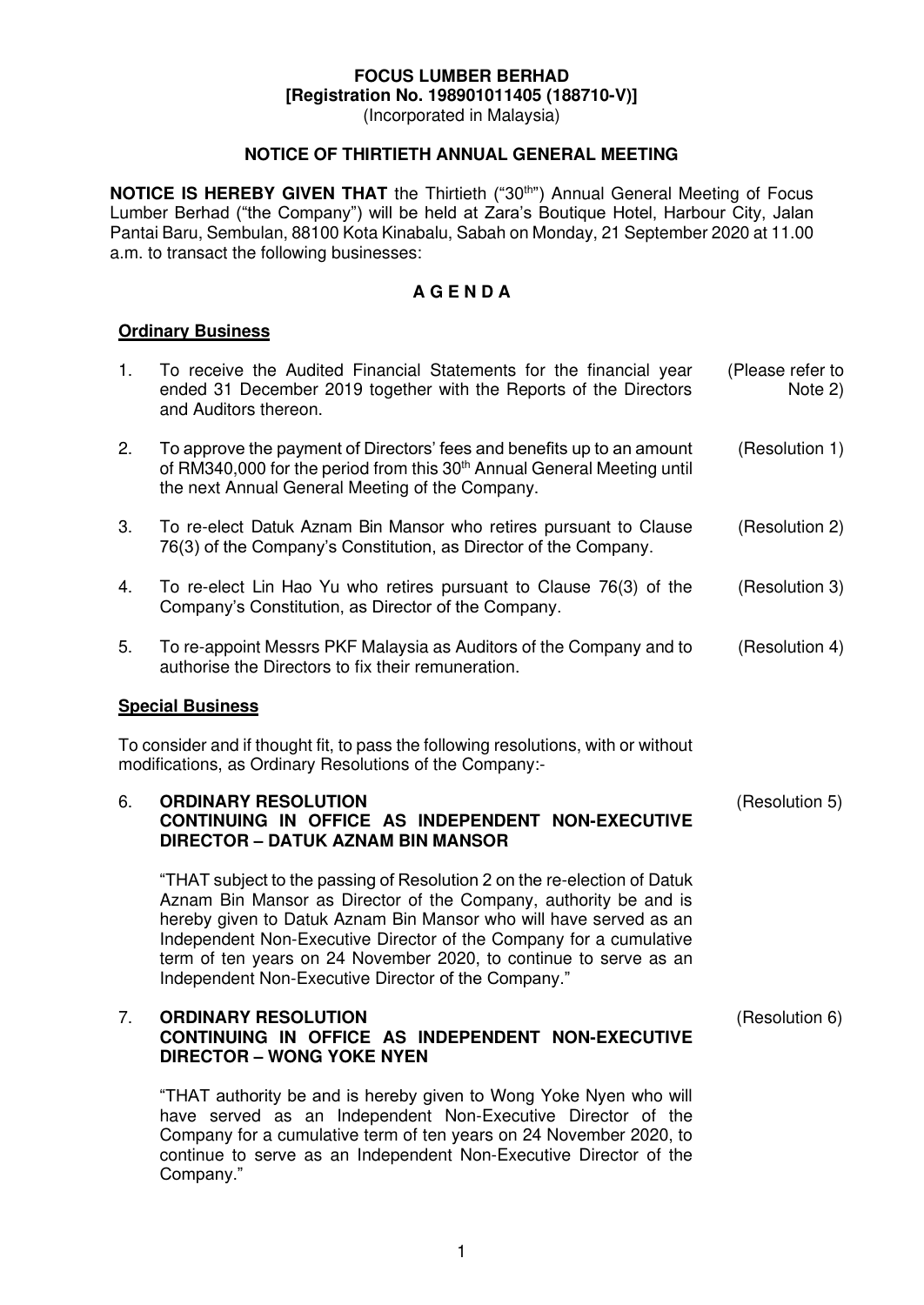## 8. **ORDINARY RESOLUTION CONTINUING IN OFFICE AS INDEPENDENT NON-EXECUTIVE DIRECTOR – NG TIAN MENG**

"THAT authority be and is hereby given to Ng Tian Meng who will have served as an Independent Non-Executive Director of the Company for a cumulative term of ten years on 24 November 2020, to continue to serve as an Independent Non-Executive Director of the Company."

## 9. **ORDINARY RESOLUTION AUTHORITY TO ALLOT SHARES PURSUANT TO SECTIONS 75 AND 76 OF THE COMPANIES ACT 2016**

"THAT pursuant to Sections 75 and 76 of the Companies Act 2016, the Directors of the Company be and are hereby authorised to allot shares in the Company at any time and upon such terms and conditions and for such purposes as the Directors may in their absolute discretion deem fit provided that the aggregate number of shares allotted pursuant to this resolution does not exceed 20% of the total number of issued shares (excluding treasury shares) of the Company for the time being and that the Directors be and are also empowered to obtain approval for the listing of and quotation for the additional shares so issued from Bursa Malaysia Securities Berhad and that such authority shall continue to be in force until the conclusion of the next Annual General Meeting of the Company after the approval was given or at the expiry of the period within which the next Annual General Meeting is required to be held after the approval was given, whichever is earlier, unless such approval is revoked or varied by the Company at a general meeting."

## 10. **ORDINARY RESOLUTION**

**PROPOSED RENEWAL OF SHAREHOLDERS' MANDATE FOR THE AUTHORITY TO THE COMPANY TO PURCHASE ITS OWN SHARES UP TO TEN PER CENTUM (10%) OF THE TOTAL NUMBER OF ISSUED SHARES ("PROPOSED RENEWAL OF SHARE BUY-BACK MANDATE")**

"THAT subject always to the Companies Act 2016 ("the Act"), the Constitution of the Company, the Main Market Listing Requirements of Bursa Malaysia Securities Berhad ("Bursa Securities") ("Listing Requirements") and all other applicable laws, guidelines, rules and regulations, the Company be and is hereby authorised, to the fullest extent permitted by law, to purchase such number of issued shares in the Company as may be determined by the Directors of the Company from time to time through Bursa Securities upon such terms and conditions as the Directors may deem fit and expedient in the interest of the Company provided that:-

(i) the aggregate number of issued shares in the Company ("Shares") purchased ("Purchased Shares") and/or held as treasury shares pursuant to this ordinary resolution does not exceed ten per centum (10%) of the total number of issued shares of the Company as quoted on Bursa Securities as at point of purchase; and

(Resolution 9)

(Resolution 7)

(Resolution 8)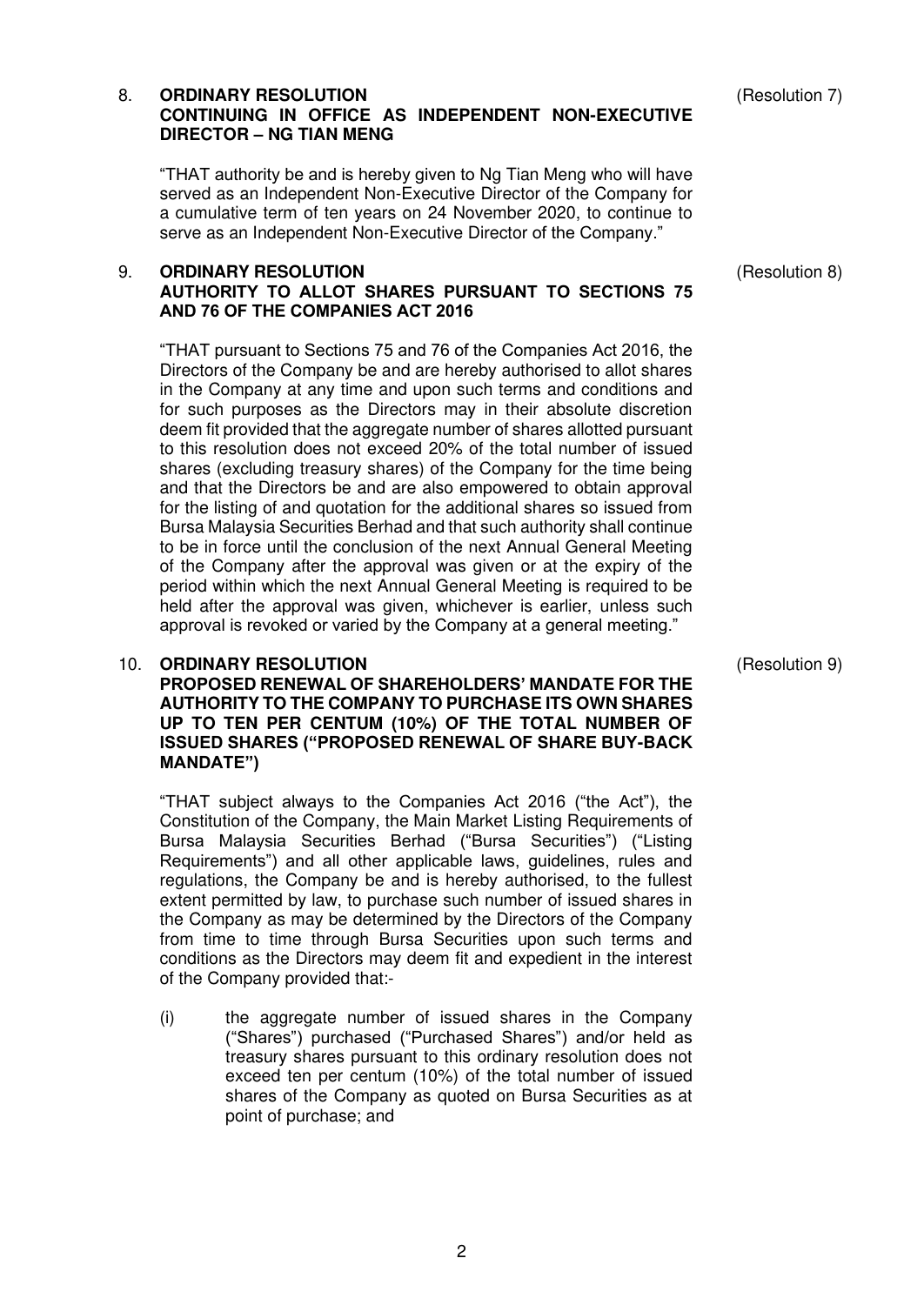(ii) the maximum fund to be allocated by the Company for the purpose of purchasing the shares shall not exceed the aggregate of the retained profits of the Company based on the latest audited financial statements and/or the latest management accounts (where applicable) available at the time of the purchase,

("Proposed Share Buy-Back").

AND THAT the authority to facilitate the Proposed Share Buy-Back will commence immediately upon passing of this Ordinary Resolution and will continue to be in force until:-

- (a) the conclusion of the next Annual General Meeting ("AGM") of the Company following at which time the authority shall lapse unless by ordinary resolution passed at the meeting, the authority is renewed, either unconditionally or subject to conditions;
- (b) the expiration of the period within which the next AGM of the Company is required by law to be held; or
- (c) revoked or varied by ordinary resolution passed by the shareholders of the Company at a general meeting,

whichever occurs first, but shall not prejudice the completion of purchase(s) by the Company of its own Shares before the aforesaid expiry date and, in any event, in accordance with the Listing Requirements and any applicable laws, rules, regulations, orders, guidelines and requirements issued by any relevant authorities.

AND THAT the Directors of the Company be and are hereby authorised, at their discretion, to deal with the Purchased Shares until all the Purchased Shares have been dealt with by the Directors in the following manner as may be permitted by the Act, Listing Requirements, applicable laws, rules, regulations, guidelines, requirements and/or orders of any relevant authorities for the time being in force:**-** 

- (i) To cancel all or part of the Purchased Shares;
- (ii) To retain all or part of the Purchased Shares as treasury shares as defined in Section 127 of the Act;
- (iii) To distribute all or part of the treasury shares as dividends to the shareholders of the Company;
- (iv) To resell all or part of the treasury shares;
- (v) To transfer all or part of the treasury shares for the purposes of or under the employees' share scheme established by the Company and/or its subsidiaries;
- (vi) To transfer all or part of the treasury shares as purchase consideration;
- (vii) To sell, transfer or otherwise use the shares for such other purposes as the Minister charged with responsibility for companies may by order prescribe; and/or
- (viii) To deal with the treasury shares in any other manners as allowed by the Act, Listing Requirements, applicable laws, rules, regulations, guidelines, requirements and/or orders of any relevant authorities for the time being in force.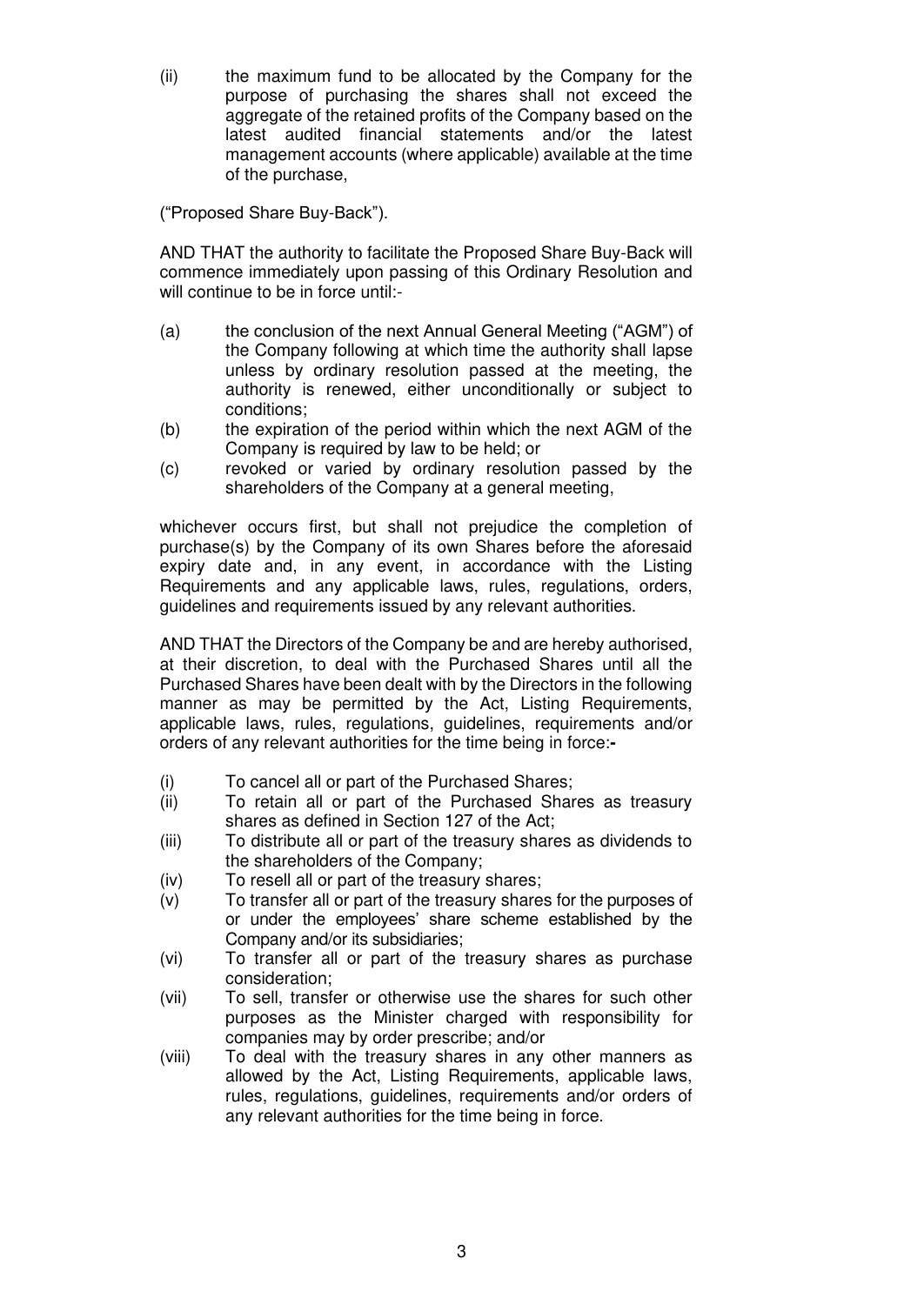AND THAT the Directors of the Company be and are authorised to take all such steps as are necessary or expedient lincluding without limitation, the opening and maintaining of central depository account(s) under Securities Industry (Central Depositories) Act, 1991, and the entering into all other agreements, arrangements and guarantee with any party or parties] to implement, finalise and give full effect to the Proposed Share Buy-Back with full powers to assent to any conditions, modifications, variations and/or amendments (if any) as may be imposed by the relevant authorities.

11. To consider any other business of which due notice shall be given in accordance with the Companies Act 2016.

BY ORDER OF THE BOARD **WONG WAI FOONG (MAICSA 7001358) (SSM PC NO. 202008001472) WONG PEIR CHYUN (MAICSA 7018710) (SSM PC NO. 202008001742) LIEW PUI LING (MAICSA 7058897) (SSM PC NO. 202008001299)**  Company Secretaries

Kuala Lumpur Date: 21 August 2020

## **NOTES:**

#### **1. Appointment of Proxy**

- 1. For the purpose of determining who shall be entitled to attend this Annual General Meeting ("AGM"), the Company shall be requesting Bursa Malaysia Depository Sdn Bhd to make available to the Company, a Record of Depositors as at 11 September 2020. Only a member whose name appears on this Record of Depositors shall be entitled to attend this AGM or appoint a proxy to attend, speak and vote on his/her/its behalf.
- 2. A member entitled to attend and vote at this AGM is entitled to appoint a proxy or attorney or in the case of a corporation, to appoint a duly authorised representative to attend, participate, speak and vote in his place. A proxy may but need not be a member of the Company.
- 3. A member of the Company who is entitled to attend and vote at a General Meeting of the Company may appoint not more than two (2) proxies to attend, participate, speak and vote instead of the member at the General Meeting.
- 4. If two (2) proxies are appointed, the entitlement of those proxies to vote on a show of hands shall be in accordance with the listing requirements of the stock exchange.
- 5. Where a member of the Company is an authorised nominee as defined in the Securities Industry (Central Depositories) Act 1991 ("Central Depositories Act"), it may appoint not more than two (2) proxies in respect of each securities account it holds in ordinary shares of the Company standing to the credit of the said securities account.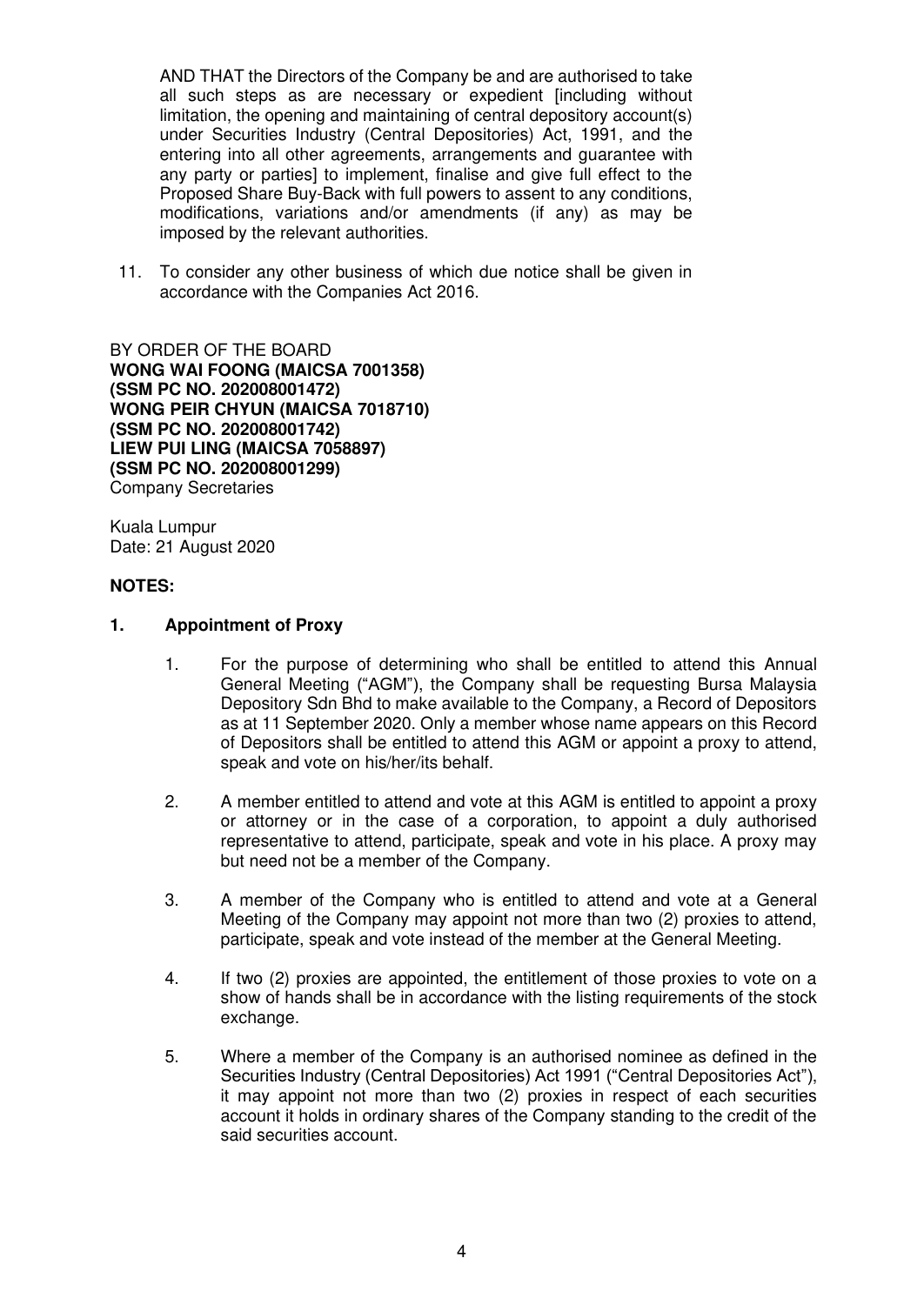- 6. Where a member of the Company is an exempt authorised nominee which holds ordinary shares in the Company for multiple beneficial owners in one securities account ("omnibus account"), there is no limit to the number of proxies which the exempt authorised nominee may appoint in respect of each omnibus account it holds. An exempt authorised nominee refers to an authorised nominee defined under the Central Depositories Act which is exempted from compliance with the provisions of Section 25A(1) of the Central Depositories Act.
- 7. Where a member appoints more than one (1) proxy, the proportion of shareholdings to be represented by each proxy must be specified in the instrument appointing the proxies.
- 8. The appointment of a proxy may be made in a hard copy form or by electronic means in the following manner and must be received by the Company not less than forty-eight (48) hours before the time appointed for holding the AGM or adjourned AGM at which the person named in the appointment proposes to vote:
	- (i) In hard copy form In the case of an appointment made in hard copy form, the proxy form must be deposited at the Company's Share Registrar at Tricor Investor & Issuing House Services Sdn Bhd [197101000970 (11324-H)] of Unit 32-01, Level 32, Tower A, Vertical Business Suite, Avenue 3, Bangsar South, No. 8, Jalan Kerinchi, 59200 Kuala Lumpur, Malaysia or alternatively, the Customer Service Centre at Unit G-3, Ground Floor, Vertical Podium, Avenue 3, Bangsar South, No. 8, Jalan Kerinchi, 59200 Kuala Lumpur, Malaysia.
	- (ii) By electronic means via TIIH Online The proxy form can be electronically lodged with the Company's Share Registrar via TIIH Online at https://tiih.online (applicable to individual shareholders only). Please refer to the Administrative Guide on the procedures for electronic lodgement of proxy form via TIIH Online.
- 9. Any authority pursuant to which such an appointment is made by a power of attorney must be deposited with the Company's Share Registrar situated at Tricor Investor & Issuing House Services Sdn Bhd [197101000970 (11324-H)] of Unit 32-01, Level 32, Tower A, Vertical Business Suite, Avenue 3, Bangsar South, No. 8, Jalan Kerinchi, 59200 Kuala Lumpur, Malaysia or alternatively, the Customer Service Centre at Unit G-3, Ground Floor, Vertical Podium, Avenue 3, Bangsar South, No. 8, Jalan Kerinchi, 59200 Kuala Lumpur, Malaysia not less than forty-eight (48) hours before the time appointed for holding the AGM or adjourned AGM at which the person named in the appointment proposes to vote. A copy of the power of attorney may be accepted provided that it is certified notarially and/or in accordance with the applicable legal requirements in the relevant jurisdiction in which it is executed.
- 10. Please ensure ALL the particulars as required in the proxy form is completed, signed and dated accordingly.
- 11. Last date and time for lodging the proxy form is Saturday, 19 September 2020 at 11.00 a.m.
- 12. Please bring an **ORIGINAL** of the following identification papers (where applicable) and present it to the registration staff for verification:
	- a. Identity card (NRIC) (Malaysian), or
	- b. Police report (for loss of NRIC) / Temporary NRIC (Malaysian), or
	- c. Passport (Foreigner).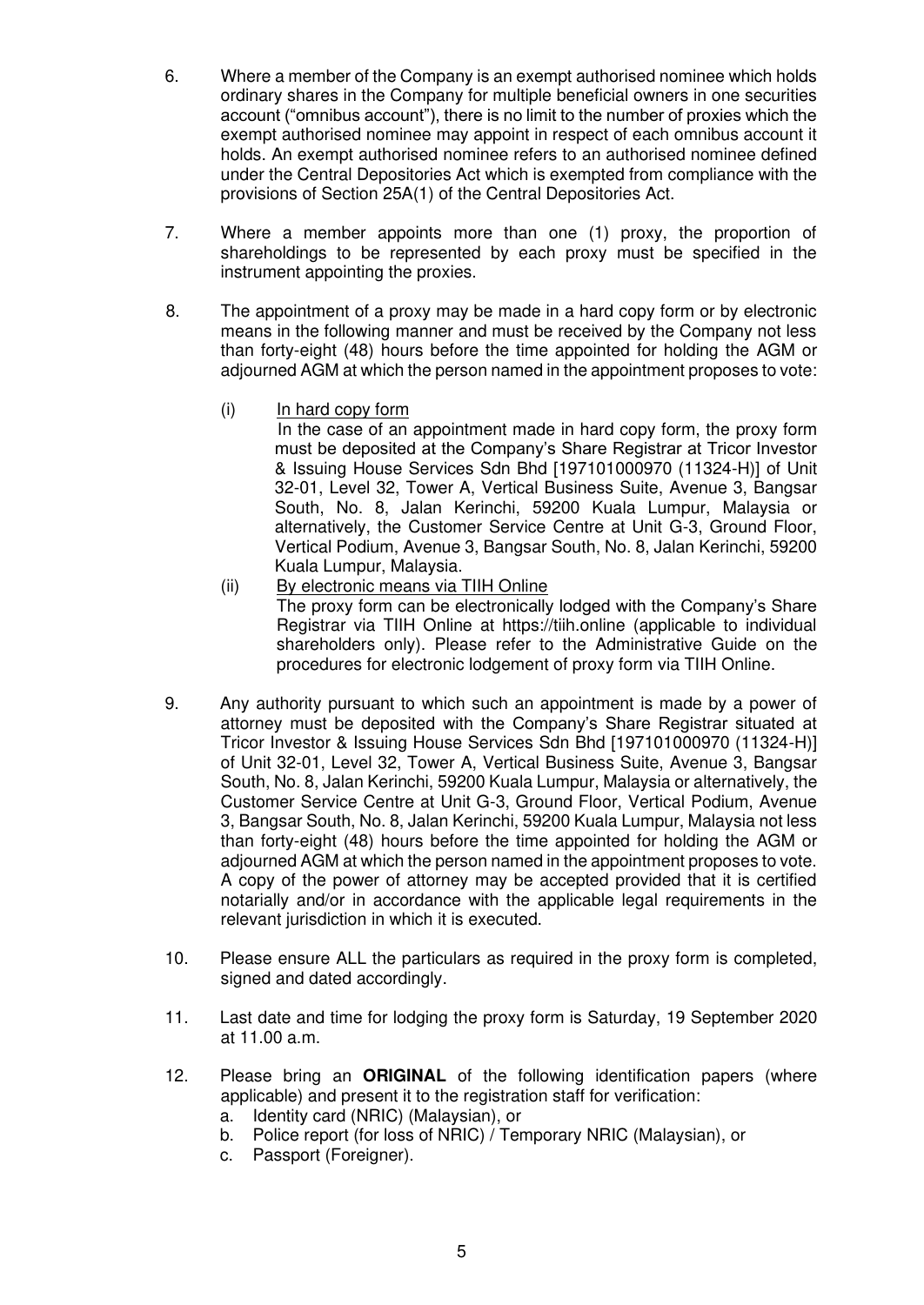13. For a corporate member who has appointed a representative instead of a proxy to attend this AGM, please deposit the **ORIGINAL** certificate of appointment of authorised representative executed in the manner as stated in the proxy form with the Share Registrar of the Company at Tricor Investor & Issuing House Services Sdn. Bhd., Unit 32-01, Level 32, Tower A, Vertical Business Suite, Avenue 3, Bangsar South, No. 8, Jalan Kerinchi, 59200 Kuala Lumpur, Malaysia or alternatively, the Customer Service Centre at Unit G-3, Ground Floor, Vertical Podium, Avenue 3, Bangsar South, No. 8, Jalan Kerinchi, 59200 Kuala Lumpur. Alternatively, please bring the **ORIGINAL** certificate of appointment of authorised representative if it has not been lodged at the Company's Share Registrar earlier.

## **2. Audited Financial Statements for the financial year ended 31 December 2019**

The Audited Financial Statements in Agenda 1 is meant for discussion only as the approval of the shareholders is not required pursuant to the provisions of Sections 248(2) and 340(1) of the Companies Act 2016. Hence, this Agenda is not put forward for voting by shareholders.

## **3. Resolution 1 – Directors' Fees and Benefits**

Pursuant to Section 230(1) of the Companies Act 2016, the fees of the directors and any benefits payable to the directors shall be approved at a general meeting.

The Proposed Resolution 1 for the Directors' fees and benefits proposed for the period from this  $30<sup>th</sup>$  AGM up to the date of next AGM are calculated based on the current Board size and number of scheduled Board and Committee Meetings from the 30<sup>th</sup> AGM until the next AGM. This resolution is to facilitate payment of Directors' fees and benefits on a current financial year basis. In the event the proposed amount is insufficient, (e.g. due to more meetings or enlarged Board size), approval will be sought at the next AGM for the shortfall.

## **4. Resolutions 2 and 3 – Re-election of Directors**

Datuk Aznam Bin Mansor and Lin Hao Yu are standing for re-election as Directors of the Company and being eligible, have offered themselves for re-election at the  $30<sup>th</sup>$ AGM.

The Board had through the Nomination Committee carried out the assessment on the Directors and agreed that they meet the criteria as prescribed by Paragraph 2.20A of the Main Market Listing Requirement of Bursa Malaysia Securities Berhad on character, experience, integrity, competence and time to effectively discharge their role as Directors.

The Board had also through the Nomination Committee carried out assessment on the independence of Datuk Aznam Bin Mansor and is satisfied that he met the criteria of independence as prescribed in the Main Market Listing Requirement of Bursa Malaysia Securities Berhad.

## **5. Resolution 4 – Re-appointment of Auditors**

The Board has through the Audit Committee assessed the suitability and independence of the External Auditors, Messrs PKF Malaysia and considered the re-appointment of Messrs PKF Malaysia as Auditors of the Company. The Board and Audit Committee collectively agreed and satisfied that Messrs PKF Malaysia has the relevant criteria prescribed by Paragraph 15.21 of the Main Market Listing Requirement of Bursa Malaysia Securities Berhad.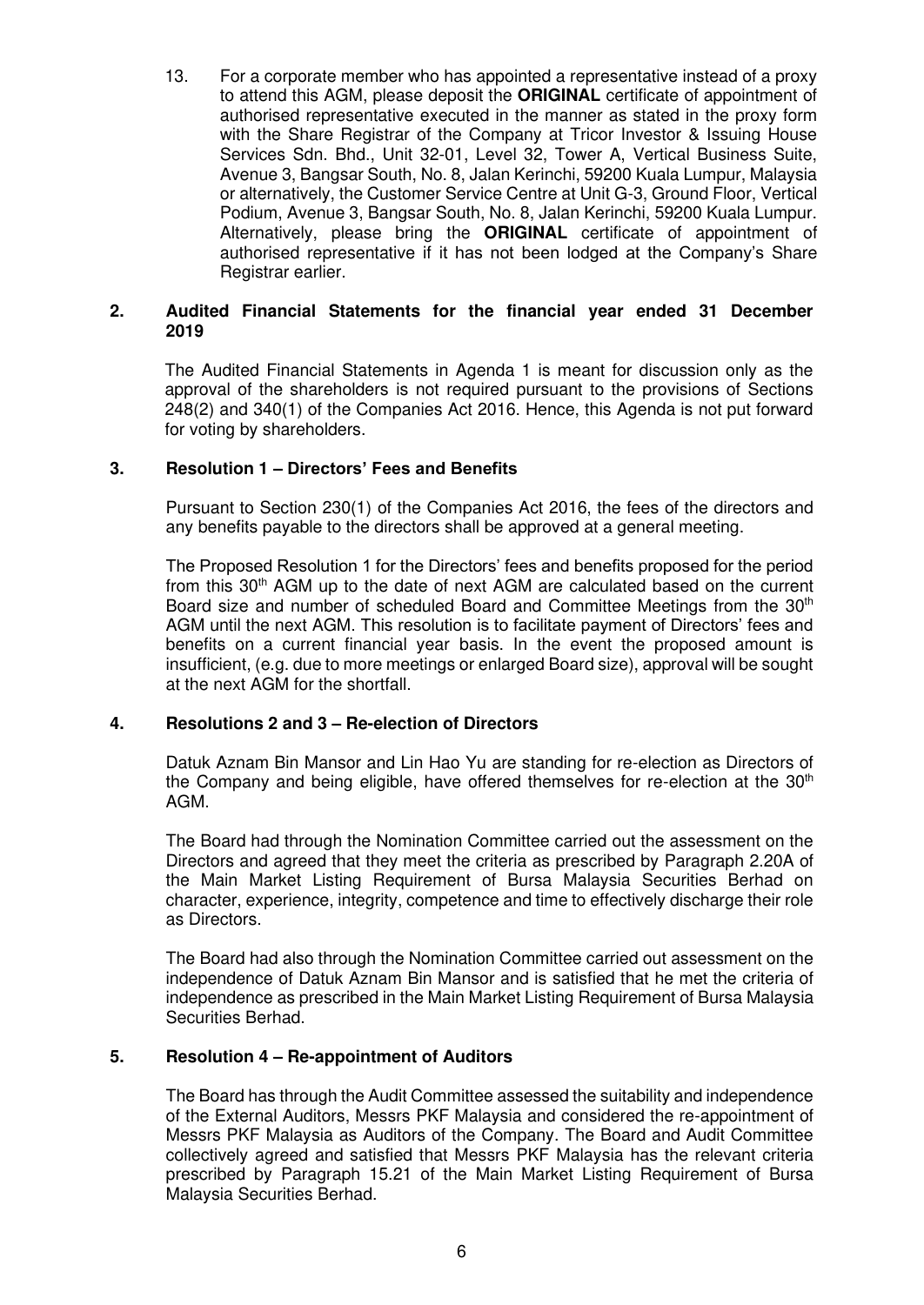## **6. Explanatory Notes on Special Business**

#### **(i) Resolutions 5, 6 and 7 – Continuing in Office as Independent Non-Executive Directors**

The Board had via the Nomination Committee conducted an annual performance evaluation and assessment of Datuk Aznam Bin Mansor, Wong Yoke Nyen and Ng Tian Meng, who will have served the Board as Independent Non-Executive Directors ("INEDs") for a cumulative term of ten (10) years on 24 November 2020 and recommended them to continue to act as INEDs based on the following justifications:-

- a. They fulfill the criteria under the definition of "Independent Director" as stated in the Main Market Listing Requirements of Bursa Malaysia Securities Berhad, and thus, they would be able to function as a check and balance, bring an element of objectivity to the Board;
- b. Their tenure with the Company has neither impaired nor compromised their independent judgement and ability to act in the best interest of the Company. They continue to remain objective and are able to exercise their independence judgement in expressing their view and participating in deliberations and decision making of the Board and Board Committee in the best interest of the Company;
- c. They have vast experience in a diverse range of business and have good understanding of the Company's business operations;
- d. They continue to exercise due care during their tenure as INEDs of the Company and carried out their professional duties in the interest of the Company and shareholders;
- e. They have devoted sufficient time and commitment to discharge their responsibility and professional obligations as INEDs; and
- f. They do not have any business dealings with the Company.

## **(ii) Resolution 8 – Authority to Allot Shares**

In view of the Covid-19 pandemic outbreak, the Government of Malaysia had on 18 March 2020 implemented the Movement Control Order ("MCO") nationwide to curb the spread of the Covid-19 infection in Malaysia.

Bursa Malaysia Securities Berhad ("Bursa Securities") recognised the needs for listed issuers to raise funds quickly and efficiently during the challenging time to ensure the long-term sustainability and interest of the listed issuers and their shareholders. Therefore, an additional relief measure has been granted by Bursa Securities vide its letter dated 16 April 2020 which allows a listed issuer to seek its shareholders' approval at a general meeting to issue new securities for a higher general mandate under Paragraph 6.03 of the Main Market Listing Requirements of not more than 20% of the total number of issued shares (excluding treasury shares) ("20% General Mandate").

The Company proposes to seek new shareholders' mandate to enable the Directors to issue and allot up to a maximum of 20% of the total number of issued shares (excluding treasury shares) of the Company for the time being pursuant to the 20% General Mandate under Resolution 8.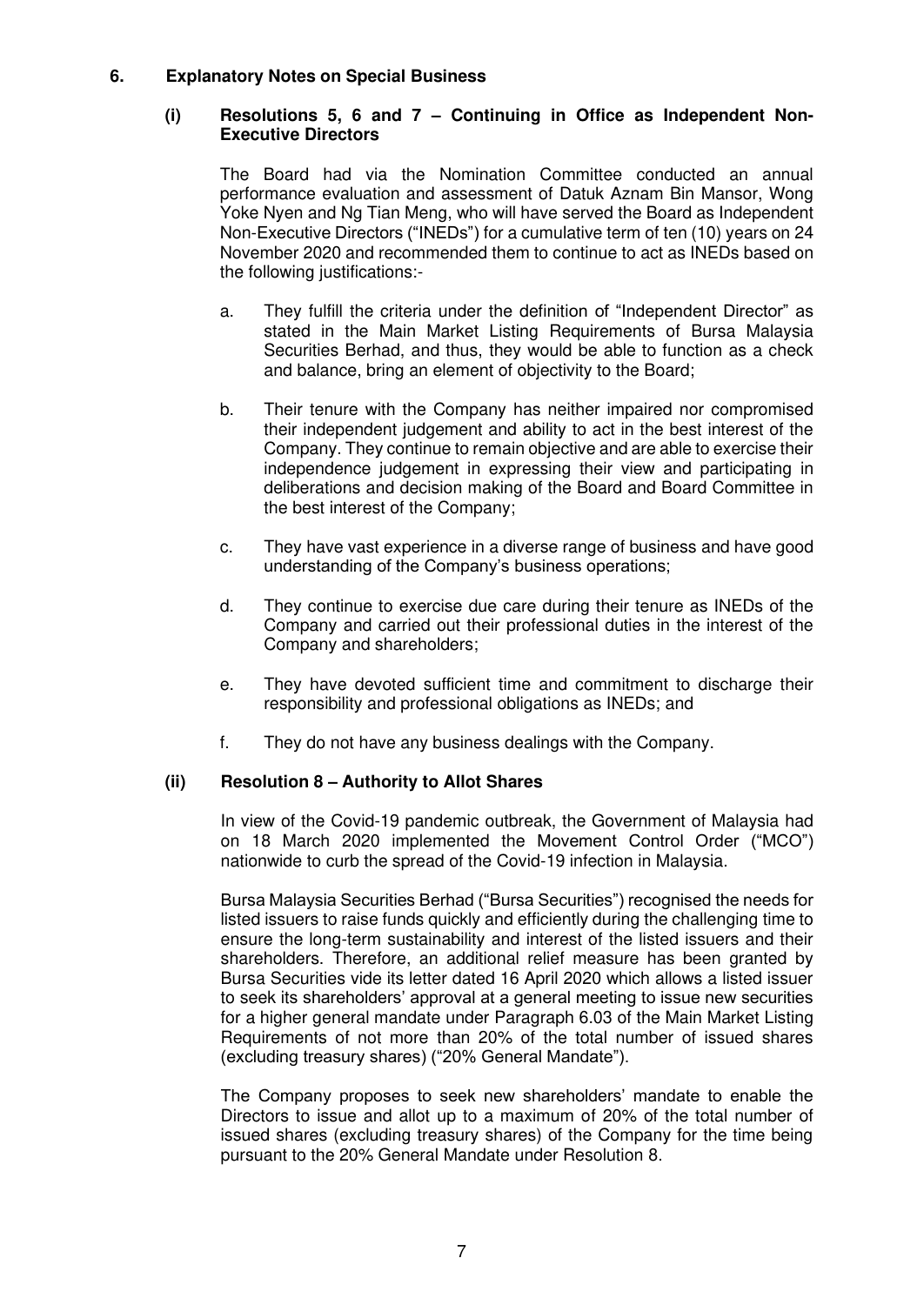In view thereof, the proposed Resolution 8 is prepared for the purpose of seeking a new shareholders' mandate to empowering the Directors to allot shares in the Company up to a maximum of 20% of the total number of issued shares of the Company for the time being.

The proposed Resolution 8, if passed, will provide additional flexibility to the Directors to undertake fund raising activities, including but not limited to placement of shares for the purposes of funding the Company's current/future investment project(s), working capital, repayment of bank borrowings, operational expenditure and/or acquisition(s) at any time as the Directors may deem fit without having to convene a general meeting.

This authority, unless revoked or varied by the Company in a general meeting, will expire at the next AGM.

As at the date of this notice, the Company did not issue any shares pursuant to the 10% General Mandate granted to the Directors at the Twenty-Ninth AGM held on 27 May 2019 as there were no investment(s), acquisition(s) or working capital that require fund raising activity.

The Board of Directors is of the view that the proposed Resolution 8 is in the best interest of the Company and the shareholders of the Company as the 20% General Mandate will give the Directors the flexibility and cost effectively to raise funds quickly and efficiently during this challenging time to ensure the long term sustainability of the Company and safeguard the interest of the Company and the shareholders.

#### **(iii) Resolution 9 – Proposed Renewal of Share Buy-Back Mandate**

The proposed Resolution 9, if passed, will give the Company the authority to purchase its own ordinary shares of up to ten per centum (10%) of the total number of issued shares of the Company. Please refer to the Statement to Shareholders dated 21 August 2020 for further information.